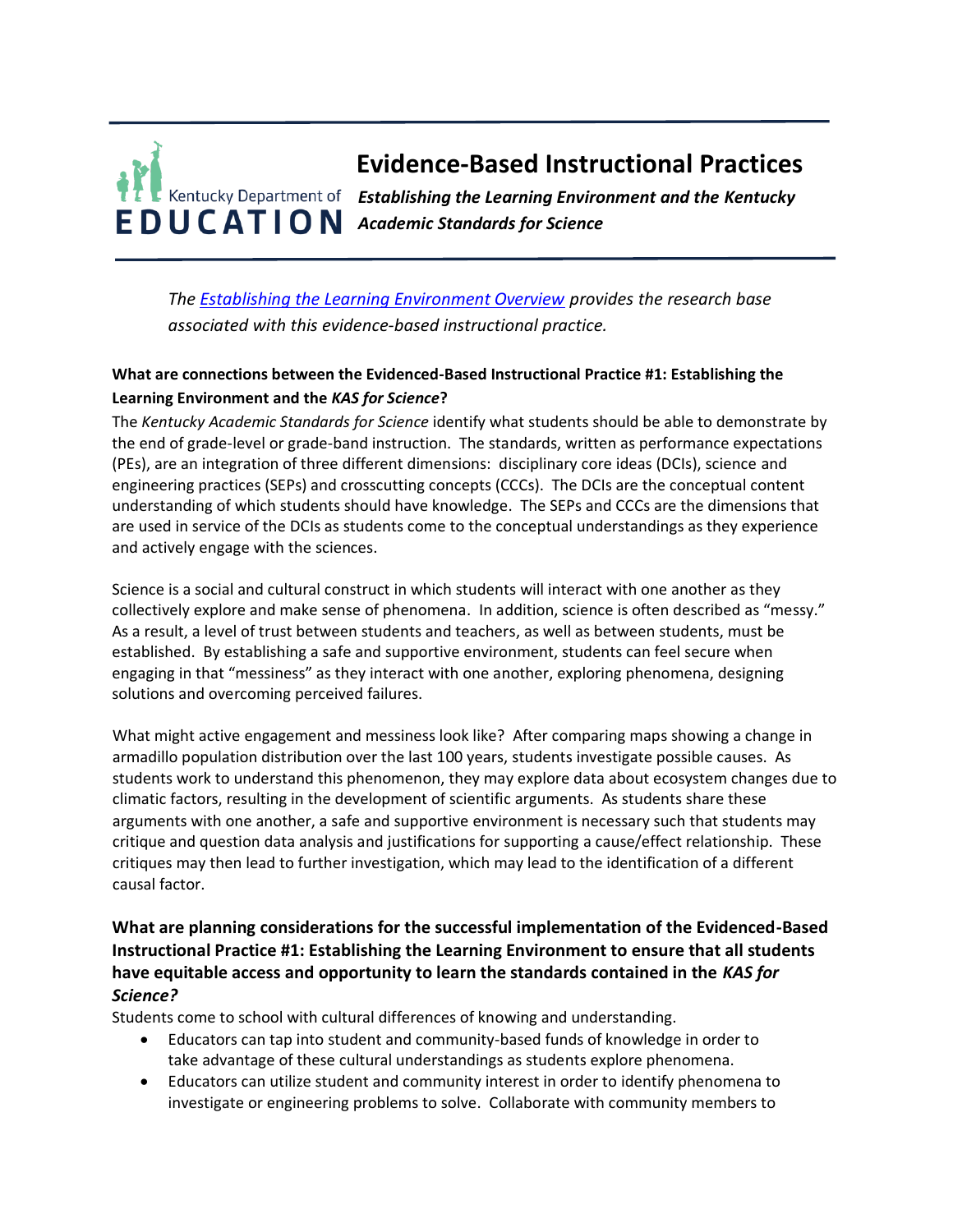identify community wants and needs. Utilizing information from this collaboration, students can engage in citizen science projects in service of the community.

• Many second language students have rich family and community practices and histories. Recognizing these practices and histories, and leveraging them while interacting with students, can support students in their language development.

Science is about exploring and understanding the natural and designed world, both inside and outside of the classroom. Scientists come to understanding through scientific discourse, communication via spoken or written word. As students interact with one another in order to come to this understanding, it is important that they have a safe and supportive environment.

- Classroom layout is designed in such a way that students will be able to engage with one another as they employ sensemaking skills.
- Norms of participation, co-developed with students, support respectful discourse, which allows for meaningful sensemaking.
- As students are exploring and investigating phenomena, indoors or outdoors, listen to the questions that students are posing. These could be recorded on a driving question board for further exploration.
- The engineering design process is iterative. As such, students may feel a sense of "failure." Teachers can help students see that these missteps are a natural part of the engineering design process and redirect their frustrations towards exploring new approaches.
- When utilizing the outdoors, ensure students are aware of any potential hazards.

#### **What strategies and resources can support the implementation of Evidence-Based Instructional Practice #1: Establishing the Learning Environment within the** *KAS for Science?*

- To support productive discourse in the science classroom, teachers should implement codesigned norms and routines that support a safe learning environment as students make sense of phenomena or work to solve scientific problems.
	- $\circ$  The Teaching Works Resource Library, from The University of Michigan, contains resources to assist teachers in the [development of norms and routines](https://library.teachingworks.org/curriculum-resources/materials/science-implementing-norms-and-routines/) in the science classroom.
- Determine the intersection between, and collaboration with, home and community.
	- o The Kentucky Department of Education (KDE) professional learning module, [Phenomena for Instruction,](https://kystandards.org/standards-resources/science-resources/sci-pl-mods/) walks participants through a thought process that will engage student interest and community needs for lesson/unit development.
- These [STEMTeachingTools](http://stemteachingtools.org/) briefs provide further strategies to support the establishment of a learning environment:
	- o **[How to build an equitable learning community in your science classroom:](http://stemteachingtools.org/brief/54)** Provides a number of classroom activities to help cultivate learning communities supportive for all students.
	- o **[How can formative assessment support culturally responsive argumentation in a](http://stemteachingtools.org/brief/25)  [classroom community?:](http://stemteachingtools.org/brief/25)** Provides strategies for fostering scientific argumentation that respects student culture, background and personal experiences.
	- o **[Connecting science instruction to neighborhood life through collaborative design](http://stemteachingtools.org/brief/73)  [with community:](http://stemteachingtools.org/brief/73)** Describes the connection between classroom, families and community, and how these connections can be leveraged to build relationships.